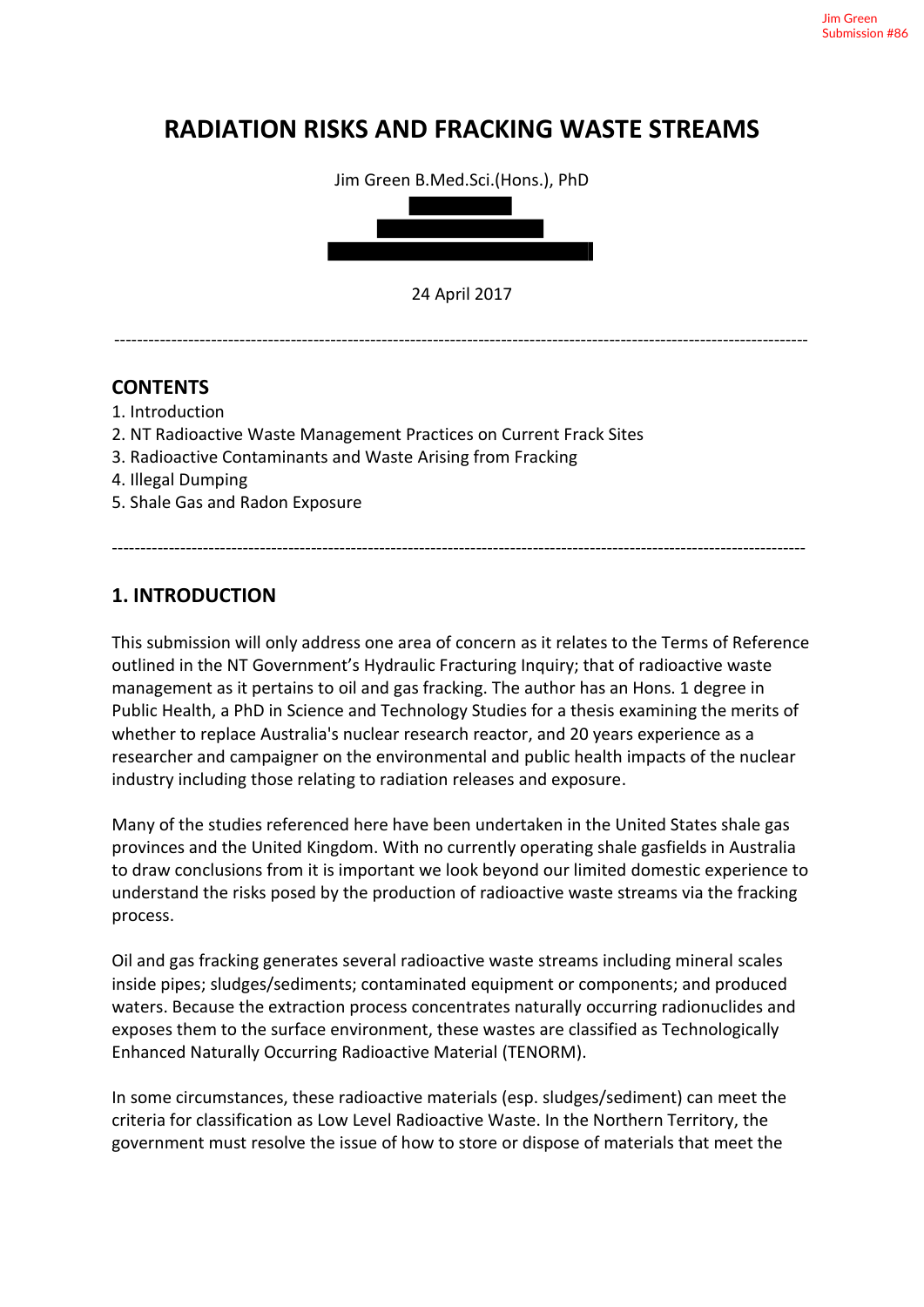criteria for classification as Low Level Radioactive Waste given that there is no repository for such waste in the NT (nor is there a national repository).

Radiation levels can vary dramatically depending on the geological radioactivity and processing methods (e.g. recycling of fracking waste water can generate a sludge meeting the criteria for classification as Low Level Radioactive Waste).

The approach by industry and government regulatory agencies to the management of radioactive fracking wastes has been uneven and generally poor, as discussed in subsequent sections. Illegal dumping is clearly a problem, and necessitates a thorough monitoring regime as well as enforcement and penalties. A proactive approach is required, whereas responses in the US, the UK and elsewhere have generally been reactive.

It is recommended that further fracking activity in the Northern Territory should not proceed on the basis there is an inadequate industry management and regulatory system in place to avoid harm from the radioactive waste streams generated by the industry. Such an approach will fail to avoid the costly, complex, and long-term management issues posed by these waste streams that have significantly impacted other fracking provinces. The industry has yet to demonstrate the production of these streams of radioactive waste can be adequately managed to avoid harm and costs to the broader economy and local environment.

It is recommended that the inquiry should look into the follow proactive management approach and whether it could be implemented in such a way to reduce negative impacts:

- Implement NT legislation governing the best practice management of radioactive wastes from fracking.
- Clearly specified management / disposal routes for radioactive wastes along with a communications program such that companies are aware of their obligations.
- Increased resourcing for regulatory agencies to establish systematic monitoring of fracking companies and their management of radioactive waste streams.
- Strong penalties for companies failing to meet their obligations.
- A permit and training system such that companies planning to generate radioactive wastes as a byproduct of fracking must demonstrate that
	- i) they have the requisite technical knowledge regarding waste streams and appropriate precautions,
	- ii) ii) they clearly understand government requirements regarding the management of different radioactive waste streams, and
	- iii) iii) companies understand the penalties for non-compliance.

# **2. NT RADIOACTIVE WASTE MANAGEMENT PRACTICES ON CURRENT FRACK SITES**

An Environmental Management Plan produced for Origin Energy's Amungee Mungee frack site near Daly Waters in the Northern Territory demonstrates the paucity of the current regulatory framework to manage new streams of radioactive wastes being produced through fracking operations.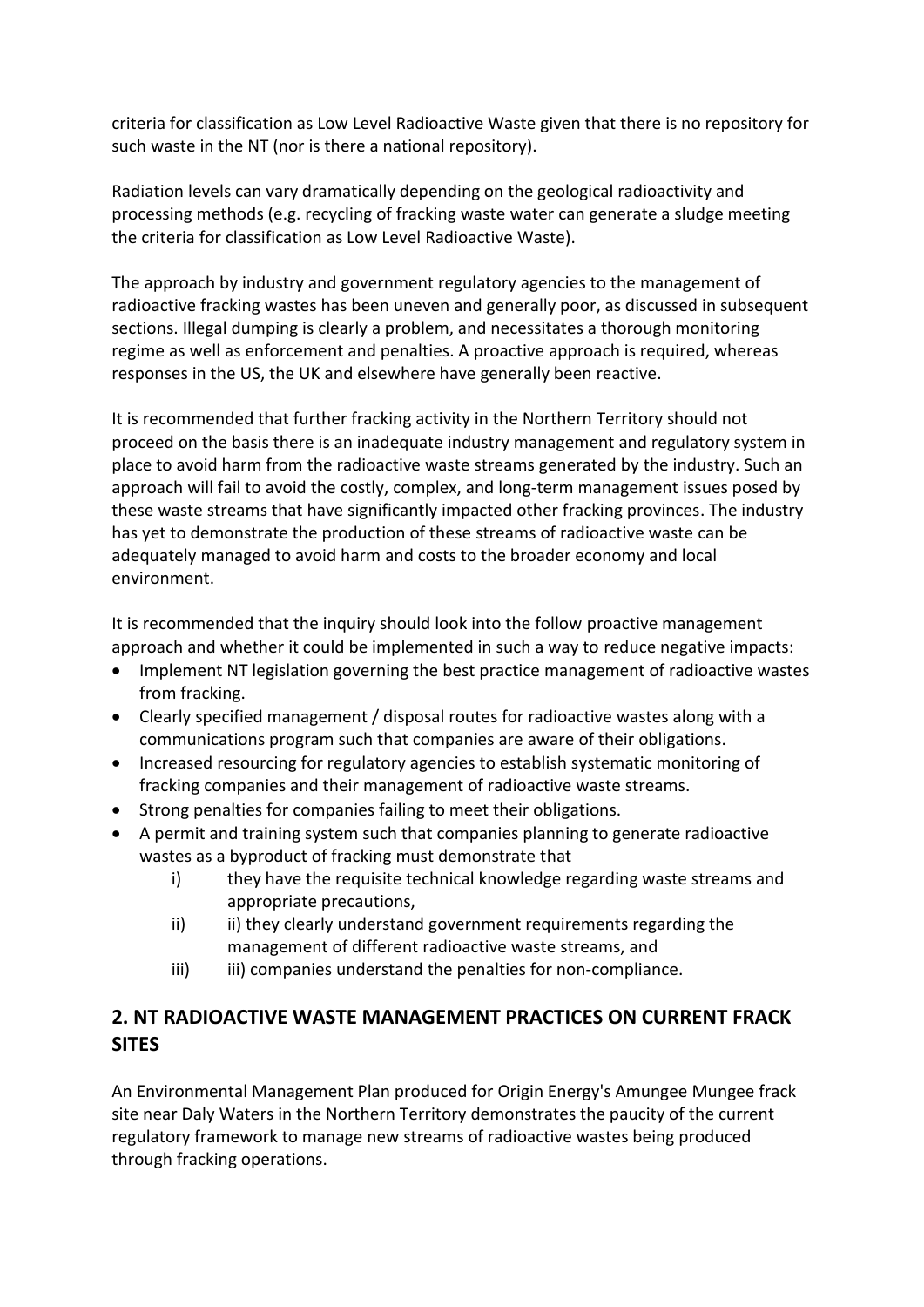The report, produced by fracking company Origin Energy, identifies in its risk matrix a medium-level risk that well stimulation could harm workers and the environment through the production of Radioactive elements (NORMs) and its inadequate disposal.<sup>1</sup>

It identifies potential damage to the ecosystem or radioactive exposure to personnel in the handling or inadequate disposal of radioactive drill cuttings, sludge, scales and other waste streams.

The matrix states that Origin will take precautions to address or minimise this risk by undertaking 'adequate' disposal of NORMs, limiting exposure time for personnel and that NORMs testing will be undertaken throughout the programme. No definition for 'adequate' disposal has been provided by Origin.

The risk matrix further identifies as a mitigation measure for the management of drill cuttings, including radioactive material, that: "Drill cuttings that are acidic, radioactive or of a substantially different colour to the surface soil should be backfilled in the drill hole, sump or other excavation. All other cuttings should be dispersed around the site or raked over."

Given that this particular frack site is within the boundaries of a working cattle station and in a region prone to heavy flooding it is concerning that radioactive materials that are buried or raked into the surface subsoil could enter the food chain or be dispersed across the landscape.

It is recommended that the Inquiry investigate the potential risk that possibly thousands of new shallow radioactive waste pits will be produced across Northern Territory landscapes for the shale gas industry, including farming and pastoral lands.

Many other proposed frack sites within the Northern Territory are located within proximity to lands and waterways purposed for food growing and cattle production, and subsoil contamination poses a serious concern to many landholders. The Inquiry should determine whether the current practices concerning on-site disposal meet best practice requirements for the safe management of radioactive materials.

Further it is recommended that the management of radioactive materials and the cumulative environmental and economic risks be assessed as part of ongoing studies.

Due to the high likelihood of disposal of contaminants back into the local environment, a chain of responsibility must be identified and made public for the disposal of radioactive waste product produced on frack sites.

Personnel must be required to be trained in the safe handling and disposal of wastes. Operators should be required to hold a radioactive waste handling permit and install radiation monitors at all frack sites and landfills that accept drilling wastes.

<sup>1</sup> Appendix E, Risk Assessment,

https://minerals.nt.gov.au/ data/assets/pdf file/0008/377162/Stimulation-and-well-testenvironmental-plan-reducted.pdf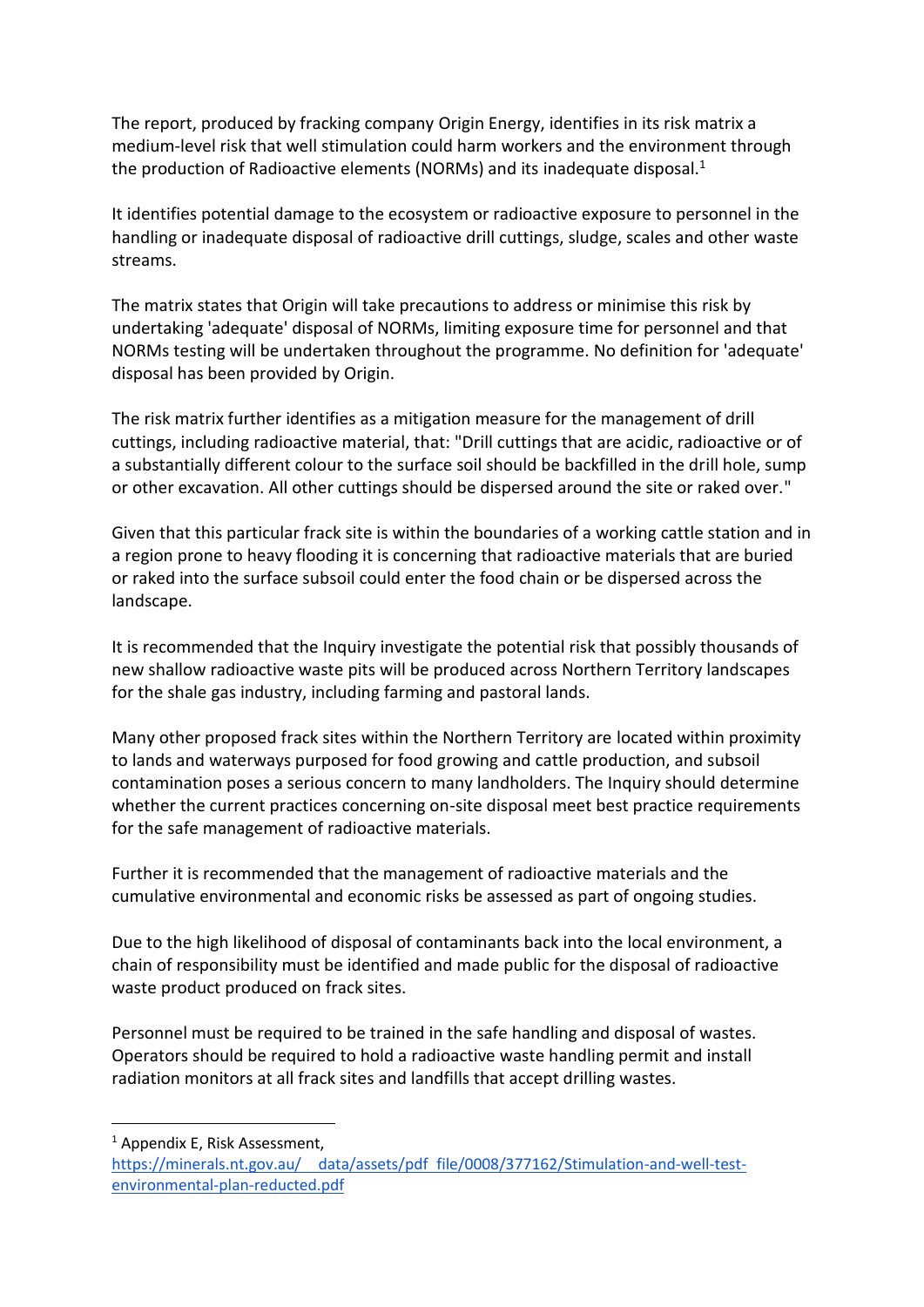It is recommended that this Inquiry undertake a review of current regulations and waste management capabilities and practices in the Northern Territory to determine the risks of substantially increasing production volumes of fracking-associated radioactive waste streams across remote locations, particularly as it relates to human and environmental health.

The Inquiry must determine the volumes of waste produced at frack sites that could be classified as conventional waste, and buried on site or sent to landfill, or that might meet the radiological criteria requiring management as Low Level Radioactive Waste, and the options (if any) for its disposal.

# **3. RADIOACTIVE CONTAMINANTS AND WASTE ARISING FROM FRACKING**

**The US EPA provides a general introduction to the issue of fracking waste, in particular radioactive materials:<sup>2</sup>**

*In recent years, oil and gas producers have employed new methods that combine horizontal drilling with enhanced stimulation. These new methods, known as "fracking", have changed the profile of oil and gas wastes ‒ both in terms of radioactivity and volumes produced. The geologic formations that contain oil and gas deposits also contain naturally-occurring radionuclides, which are referred to as Naturally Occurring Radioactive Materials (NORM):*

- *Uranium and its decay products.*
- *Thorium and decay products.*
- *Radium and decay products.*
- *Potassium-40.*
- *Lead-210/Polonium-210.*

*Much of the petroleum and natural gas developed in the U.S. was created in the earth's crust at the site of ancient seas by the decay of sea life. As a result, these shale, petroleum and gas deposits often occur in aquifers containing brine (salt water). Radionuclides, along with other minerals that are dissolved in the brine, separate and settle out, forming various wastes at the surface:*

- *Mineral scales inside pipes.*
- *Sludges/sediments.*
- *Contaminated equipment or components.*
- *Produced waters.*

1

*Because the extraction process concentrates the naturally occurring radionuclides and exposes them to the surface environment and human contact, these wastes are classified as Technologically Enhanced Naturally Occurring Radioactive Material (TENORM).<sup>3</sup>*

 $2$  US EPA, 'TENORM: Oil and Gas Production Wastes', www.epa.gov/radiation/tenorm-oil-and-gasproduction-wastes

<sup>&</sup>lt;sup>3</sup> www.epa.gov/radiation/technologically-enhanced-naturally-occurring-radioactive-materialstenorm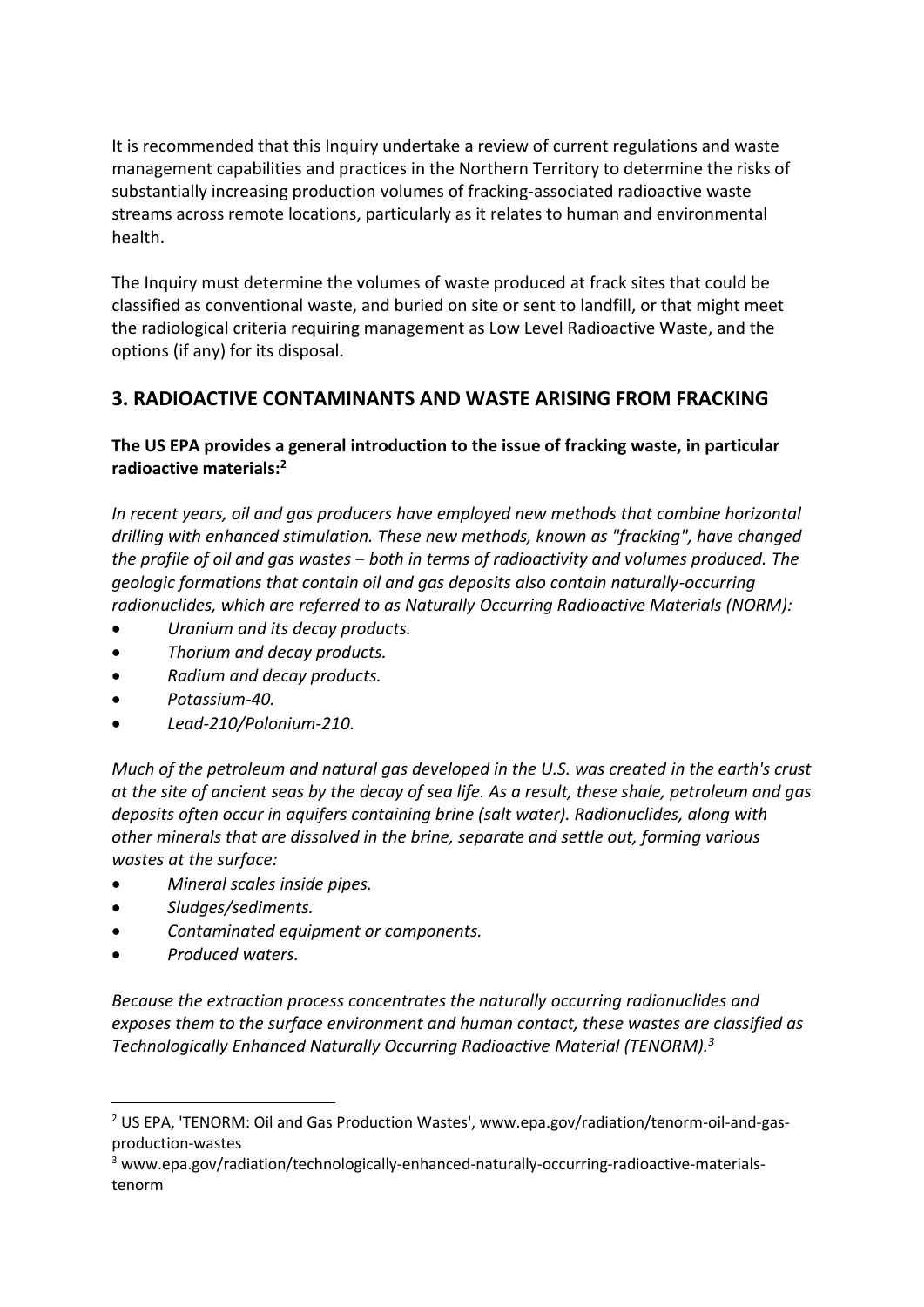#### *How are drilling wastes produced?*

*The briney solution contained in reservoirs of oil and gas is known as "formation water." During drilling, a mixture of oil, gas, and formation water is pumped to the surface. The water is separated from the oil and gas into tanks or pits, where it is referred to as "produced water." As the oil and gas in the formation are removed, much of what is pumped to the surface is formation water. Consequently, declining oil and gas fields generate more produced water.*

*While uranium and thorium are not soluble in water, their radioactive decay products such as radium may dissolve in the brine. They may remain in solution or settle out to form sludges that accumulate in tanks and pits, or form mineral scales inside pipes and drilling equipment.*

#### *How much radioactivity is in the wastes?*

*Radium levels in the soil and rocks vary greatly, as do their concentrations in scales and sludges. Radiation levels may vary from background soil levels to as high as several hundred picocuries per gram (pCi/g). The variation depends on several factors:*

- *Concentration and identity of the radionuclides.*
- *Chemistry of the geologic formation.*
- *Characteristics of the production process.*

#### *Produced Waters*

*Produced waters are waters pumped from wells and separated from the oil and gas produced. The radioactivity levels in produced waters from unconventional drilling can be significant and the volumes are large. ...*

#### *Scale*

*Scale is composed primarily of insoluble barium, calcium, and strontium compounds that precipitate from the produced water due to changes in temperature and pressure. Radium is chemically similar to these elements and as a result is incorporated into the scales. Concentrations of Radium-226 are generally higher than those of Ra-228.*

*Scales are normally found on the inside of piping and tubing. API found that the highest concentrations of radioactivity are in the scale in wellhead piping and in production piping near the wellhead. Concentrations were as high as tens of thousands of picocuries per gram. However, the largest volumes of scale occur in three areas:*

- *Water lines associated with separators, (separate gas from the oil and water).*
- *Heater treaters (divide the oil and water phases).*
- *Gas dehydrators, where scale deposits as thick as four inches may accumulate.*

*Chemical scale inhibitors may be applied to the piping complexes to prevent scales from slowing the oil extraction process. If the scales contain TENORM, the radiation will remain in solution and eventually be passed on to the produced waters.*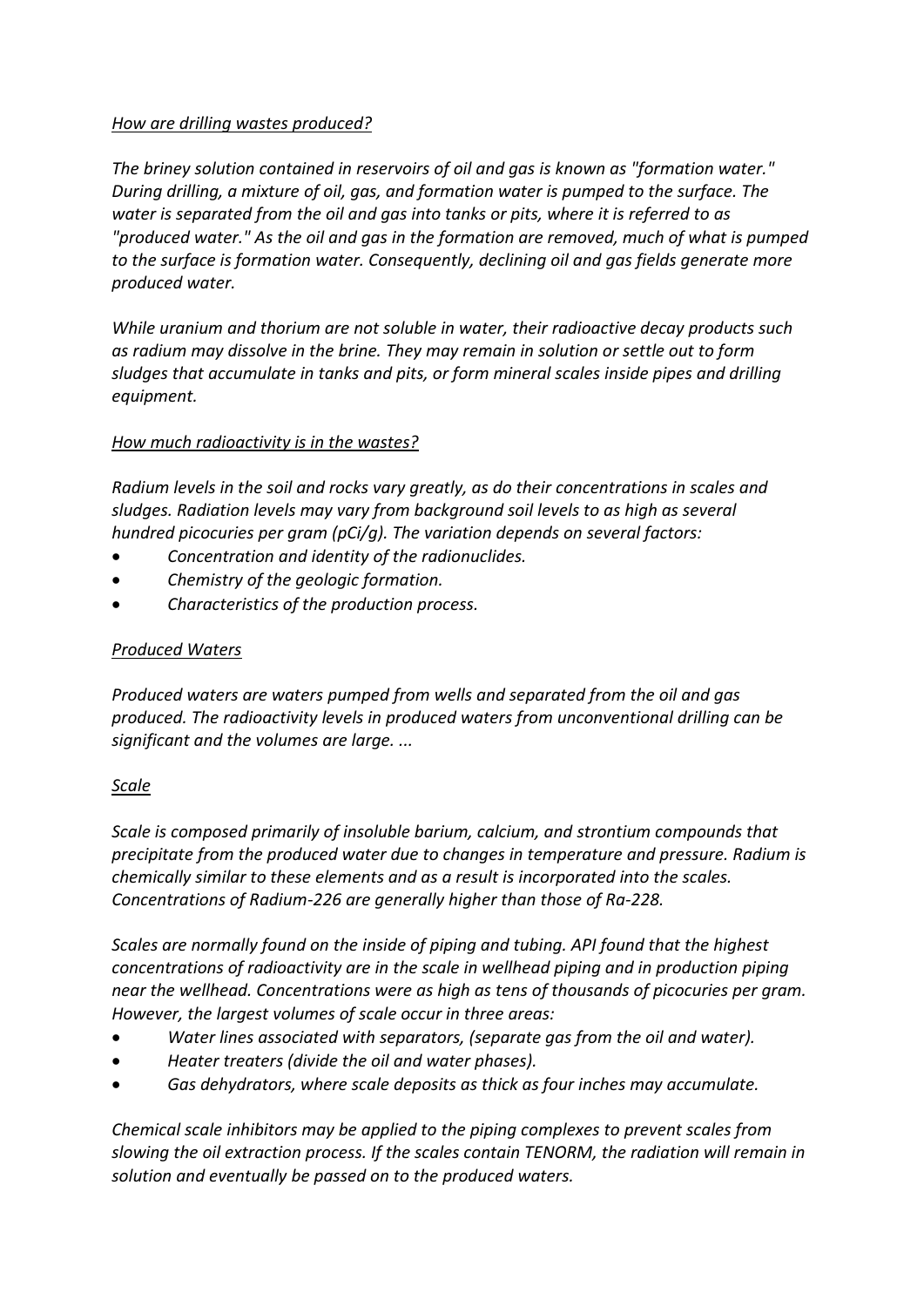*Approximately 100 tons of scale per oil well are generated annually in the United States. As the oil in a reservoir dwindles and more water is pumped out with the oil, the amount of scale increases. In some cases brine is introduced into the formation to enhance recovery; this also increases scale formation.*

*The average radium concentration in scale has been estimated to be 480 picocuries per gram (pCi/g). It can be much higher (as high as 400,000 pCi/g) or lower depending on regional geology. Scale in gas wells and equipment can also contain the radon progeny lead-210 (Pb-210) and polonium-210 (Po-210) (see below).*

#### *Sludge*

*Sludge is composed of dissolved solids which precipitate from produced water as its temperature and pressure change. Sludge generally consists of oily, loose material often containing silica compounds, but may also contain large amounts of barium. Dried sludge, with a low oil content, looks and feels similar to soil.*

*Oil production processes used in conventional drilling generate an estimated 230,000 MT or five million cubic feet (141 cubic meters) of TENORM sludge each year. API has determined that most sludge settles out of the production stream and remains in the oil stock and water storage tanks.*

*Like contaminated scale, sludge contains more Ra-226 than Ra-228. The average concentration of radium in sludges is estimated to be 75 pCi/g. This may vary considerably from site to site. Although the concentration of radiation is lower in sludges than in scales, sludges are more soluble and therefore more readily released to the environment. As a result they pose a higher risk of exposure.*

*The concentration of lead-210 (Pb-210) is usually relatively low in hard scales but may be more than 27,000 pCi/g in lead deposits and sludge.*

#### *Contaminated Equipment*

*TENORM contamination levels in equipment varied widely among types of equipment and geographic region. ... According to an API industry-wide survey from the 1990s, approximately 64 percent of the gas producing equipment and 57 percent of the oil production equipment showed radioactivity at or near background levels for conventional sites. TENORM radioactivity levels tend to be highest in water handling equipment. Average exposure levels for this equipment were between 30‒40 microroentgens per hour (μR/hr), which is about five times background.*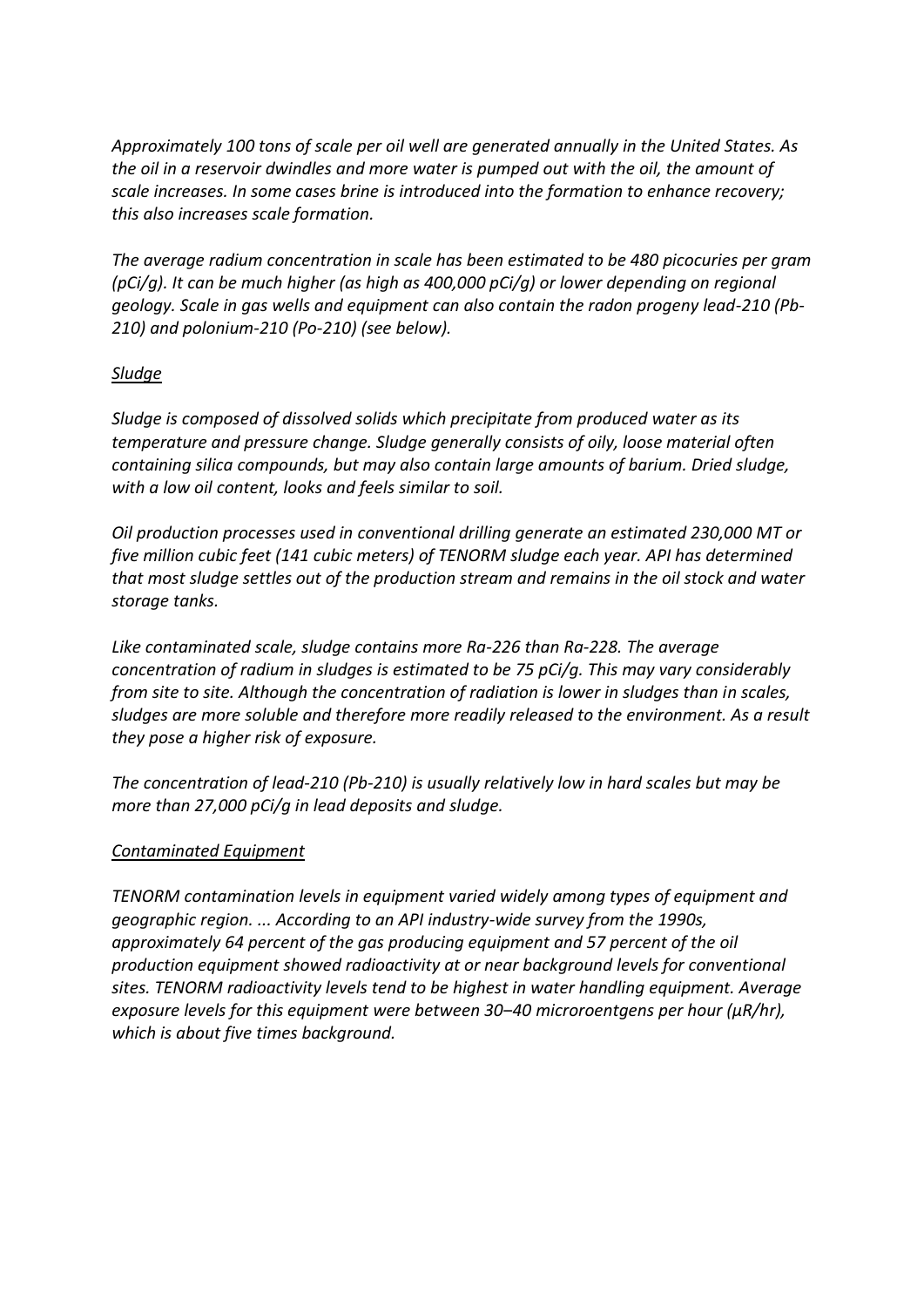#### **The Guardian in 2013 reported<sup>4</sup> on a university study<sup>5</sup> which found dangerous levels of radioactivity at fracking waste site in the US:**

*"Scientists have for the first time found dangerous levels of radioactivity and salinity at a shale gas waste disposal site that could contaminate drinking water. … The Duke University study … examined the water discharged from Josephine Brine Treatment Facility into Blacklick Creek, which feeds into a water source for western Pennsylvania cities, including Pittsburgh. Scientists took samples upstream and downstream from the treatment facility over a two-year period, with the last sample taken in June this year.*

*"Elevated levels of chloride and bromide, combined with strontium, radium, oxygen, and hydrogen isotopic compositions, are present in the Marcellus shale wastewaters, the study found.*

*"Radioactive brine is naturally occurring in shale rock and contaminates wastewater during hydraulic fracturing – known as fracking. Sometimes that "flowback" water is re-injected into rock deep underground, a practice that can cause seismic disturbances, but often it is treated before being discharged into watercourses.*

*"Radium levels in samples collected at the facility were 200 times greater than samples taken upstream. Such elevated levels of radioactivity are above regulated levels and would normally be seen at licensed radioactive disposal facilities, according to the scientists at Duke University's Nicholas school of the environment in North Carolina.*

*"Hundreds of disposal sites for wastewater could be similarly affected, said Professor Avner Vengosh, one of the authors of the study published in Environmental Science & Technology, a peer-reviewed journal. "If people don't live in those places, it's not an immediate threat in terms of radioactivity," said Vengosh. "However, there's the danger of slow bioaccumulation of the radium. It will eventually end up in fish and that is a biological danger."*

*"Shale gas production is exempt from the Clean Water Act and the industry has pledged to self-monitor its waste production to avoid regulatory oversight. However, the study clearly showed the need for independent monitoring and regulation, said Vengosh. "What is happening is the direct result of a lack of any regulation. If the Clean Water Act was applied in 2005 when the shale gas boom started this would have been prevented." …*

*"The US Geological Service has previously reported elevated levels of radioactivity in "flowback" water that naturally occurs in the rock. But the Duke study, called Impacts of Shale Gas Wastewater Disposal on Water Quality in Western Pennsylvania, is the first to use isotope hydrology to connect the dots between shale gas waste, treatment sites and discharge into drinking water supplies."*

<sup>4</sup> The Guardian, 2 Oct 2013, 'Dangerous levels of radioactivity found at fracking waste site in Pennsylvania', www.theguardian.com/environment/2013/oct/02/dangerous-radioactivity-frackingwaste-pennsylvania

<sup>&</sup>lt;sup>5</sup> 'Impacts of Shale Gas Wastewater Disposal on Water Quality in Western Pennsylvania', http://pubs.acs.org/doi/abs/10.1021/es402165b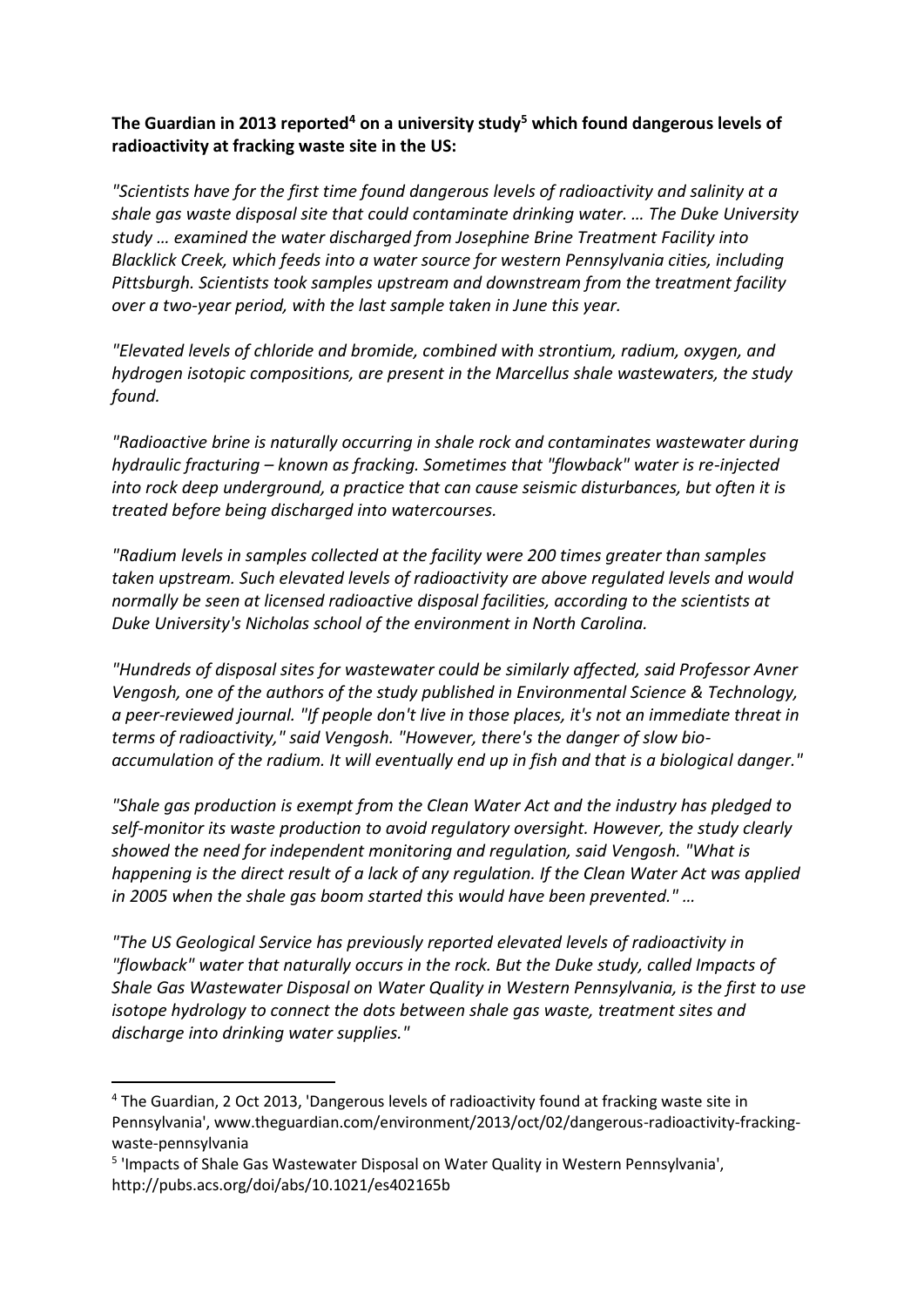**Alan Herbert, director of a hydrogeological consultancy company, and Trevor Jones, director of a waste management consultancy and also the UK Business Development Manager for NucTecSolutions GmbH, discuss problems dealing with radioactive materials released by fracking:<sup>6</sup>**

*"If fracking is to be a viable option for energy production, the industry must find a way to deal with the naturally occurring radioactive materials (NORM) that are released as a byproduct of the process. ...*

*"The process of fracking involves pumping water and chemicals deep under ground to break apart the shale rocks and release the gas they contain. Much of this water returns to the surface as flowback, bringing with it pore fluid released from the shale. The initial flowback mainly consists of the clean water that was injected, but once most of this has returned to the surface the fluid will contain a higher proportion of pore water. This means increasing levels of radioactive radium and dissolved radon gas.*

*"Radon will be present in the gas stream, just as with conventional gas resources, but generally at very low concentrations. It is minimal enough to fall under the radar of radioactive substances regulation. But the concentration of naturally occurring radioactive material that is found in the waste water, principally radium, is high enough to be of regulatory concern.*

*"Concentrations of NORM in the flowback must be monitored, along with the deposits of scale and sludge that get left on the inside of pipes and other equipment.*

*"These issues are similar to those that arise during conventional oil and gas production, which also generate large volumes of water as a by-product of extraction. But the amount of NORM in water found in conventional oil and gas reservoirs tends to be lower than in shale gas flowback. ...*

*"Fracking produces very large volumes of waste water and, due to the concentration of NORM it contains, a permit is required to manage it. As yet, there is no economic way to clean up the waste water for drinking or irrigation purposes, but other dissolved minerals and rock debris can be removed to allow its reuse to frack additional wells.*

*"Reusing flowback like this minimises the volume of water used in fracking − but does not avoid the problem of having large volumes of radioactively contaminated waste water that needs to be managed. Some estimates<sup>7</sup> suggest widespread exploitation of the UK's shale gas reserves would increase the national waste water treatment requirement by as much as 3%. And conventional waste water treatment methods are generally not able to remove the radioactive materials effectively.*

<sup>6</sup> Alan Herbert & Trevor Jones, 5 March 2014, 'Fracking's radioactive legacy − we lack the technology',

www.theecologist.org/blogs\_and\_comments/commentators/2308416/frackings\_radioactive\_legacy we lack the technology.html

<sup>&</sup>lt;sup>7</sup>www.gov.uk/government/uploads/system/uploads/attachment\_data/file/273997/DECC\_SEA\_Envir onmental\_Report.pdf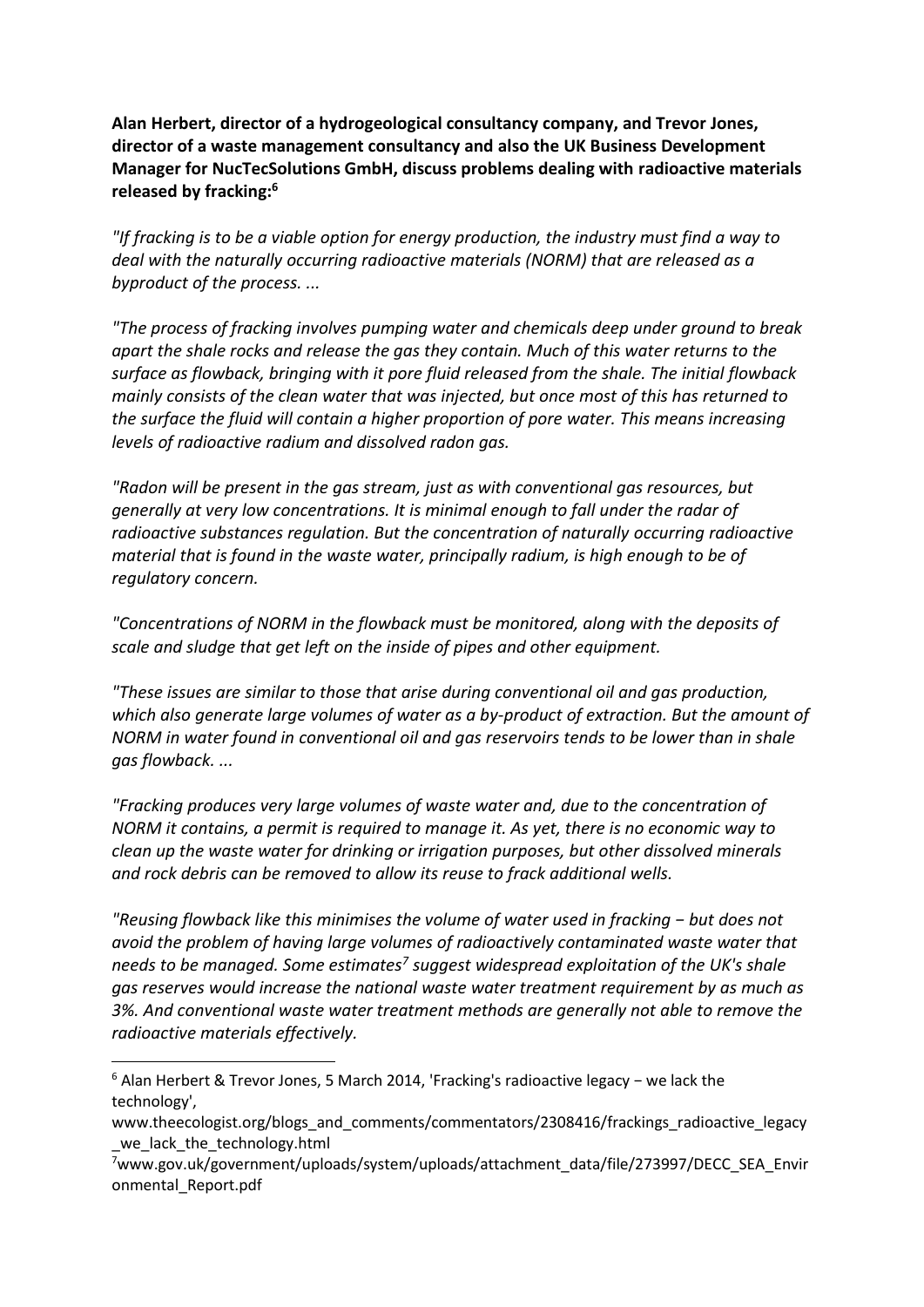*"The industry needs a plan − and right now, it hasn't got one. Though the technology to remove radioactive contaminants from waste water exists, it is both expensive and difficult, depending on the concentrations of other contaminants that are present. It's also not readily available for treatment of the volumes of waste water likely to be produced as a result of the full commercial exploitation of UK shale gas.*

*"The management and disposal of the scales and sludges left on exploration and production equipment will also be an issue for the shale gas industry − though treatment technologies and disposal routes for this are more readily available. The UK's nascent shale gas industry must have a plan in place to deal with the byproducts of fracking. It will require careful management to ensure that any radiological material does not become a health or environmental hazard."*

#### **A 2013 report by the U.S. Union of Concerned Scientists discusses the problems of water consumption as well as contamination with fracking chemicals:<sup>8</sup>**

*"Natural gas combined-cycle power plants are much more thermally efficient than coal or nuclear plants ‒ meaning they need less water for cooling. Such plants also have much less of an impact on the quality of the local water supply than coal or nuclear plants using the same cooling technologies.*

*"However, continued ramp-up of hydrofracking could greatly diminish the net water advantages of power plants that use natural gas. While power plant water use is much larger per unit of electricity potentially generated using natural gas from hydrofracking, water quantity ‒ and quality ‒ issues are still important to consider, particularly in the vicinity of hydrofracking operations.*

*"For example, the U.S. Environmental Protection Agency (EPA) estimates that some 35,000 hydrofracking wells used 70 billion to 140 billion gallons of water in 2011.*

*"Depending on the type of well and its depth and location, a single well can require 3 million*  to 12 million gallons of water when it is first drilled and fracked - many times the amount *used in conventional vertical drilling. And operators use similar amounts of water each time they give a well a "work-over" to maintain pressure and gas production.*

*"A typical shale gas well will undergo two work-overs during its life span. Withdrawing these amounts of water over a short period of time can strain local water supplies, especially in arid and drought-prone regions in the West such as Texas.*

*"Hydrofracking for natural gas in Texas alone could require some 50 billion gallons of water in 2020. And unlike much of the water withdrawn for cooling power plants, most water used for hydrofracking is not recoverable because it stays in the wells.*

<sup>8</sup> Union of Concerned Scientists, July 2013, 'Water-Smart Power: Strengthening the U.S. Electricity System in a Warming World', www.ucsusa.org/clean\_energy/our-energy-choices/energy-and-wateruse/water-smart-power.html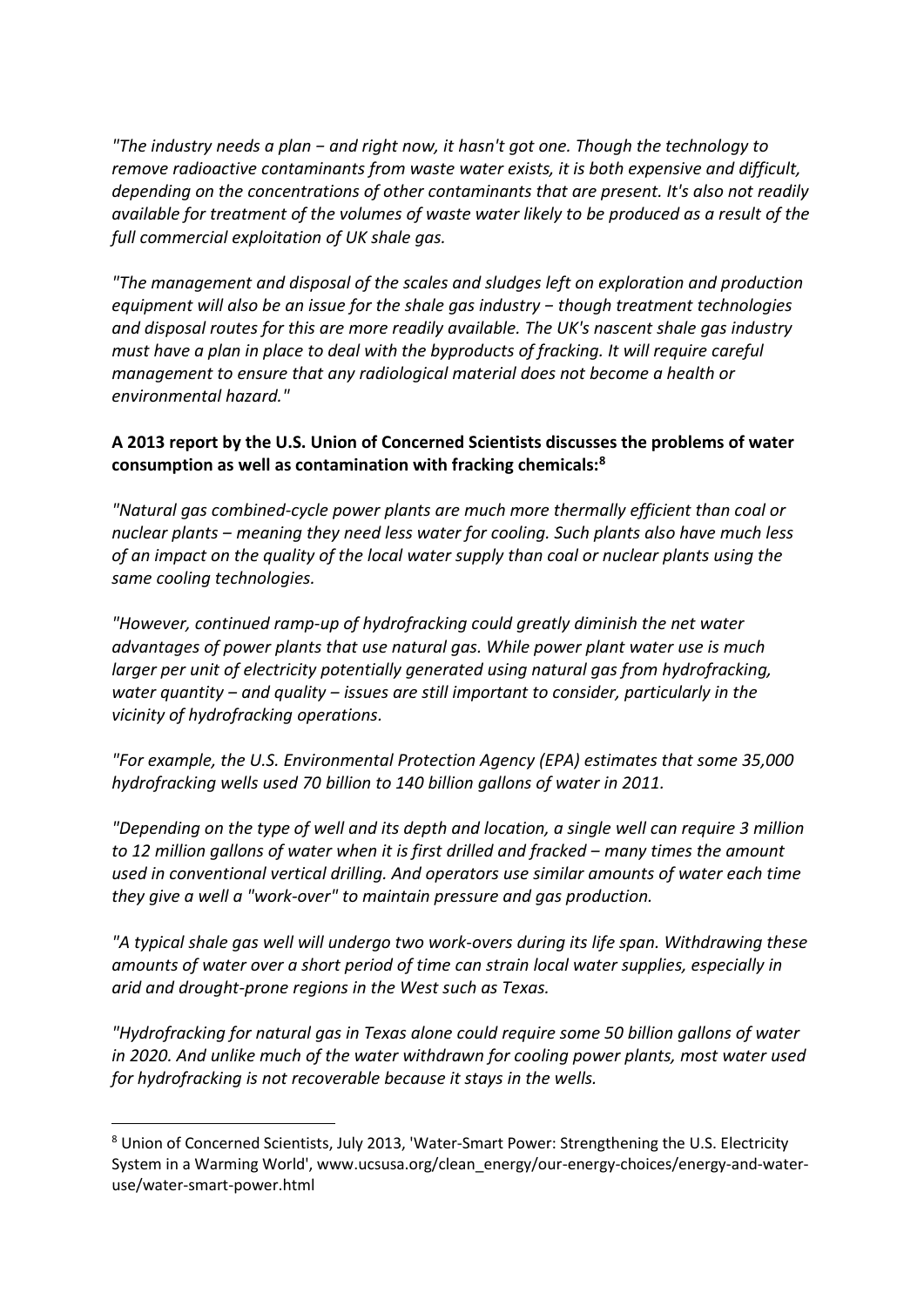*"Hydrofracking can also affect water quality, because of improper well drilling and insufficient protection of drinking water aquifers. An EPA study identified more than 1,000 chemicals used in fracking.*

*"Many are considered harmless, but others, such as benzene, lead, and methanol, are toxic. A 2011 study identified another 29 of these chemicals as carcinogens. And a Cornell University study found that, of 353 chemicals used in hydrofracking and examined in the study, 25 percent cause cancer or other mutations, and about half could severely damage neurological, cardiovascular, endocrine, and immune systems. Industry attempts to reuse more water recovered from wells, or to use saline water rather than fresh, may lessen some of the effects of hydrofracking on both water quantity and quality."*

#### **A 2014 Bloomberg article discusses radioactive waste issues associated with fracking in the US. It states, in part:<sup>9</sup>**

*"Oilfields are spinning off thousands of tons of low-level radioactive trash as the U.S. drilling boom leads to a surge in illegal dumping and states debate how much landfills can safely take. ...* 

*"Left to police the waste, state governments are increasing their scrutiny of well operators. Pennsylvania and West Virginia are revising limits for acceptable radiation levels and strengthening disposal rules. North Dakota's doing the same, after finding piles of garbage bags filled with radioactive debris in an abandoned building this year. ...*

*"The waste is a byproduct of the drilling renaissance that has brought U.S. oil and natural gas production to its highest levels in three decades ‒ while also unlocking naturally occurring radium from rock formations far underground. ...*

*"The issue is shale rock, the dense formations found to hold immense reserves of gas and oil. Shale often contains higher levels of radium ‒ a chemical element used in industrial X-ray diagnostics and cancer treatments ‒ than traditional oil fields, [professor of geochemistry Avner] Vengosh said.*

*"Freeing gas and oil is a water-intensive process called hydraulic fracturing, or fracking, in which drill bits cut thousands of feet through shale fields to make way for high-pressure water streams that pulverize the rock. The process displaces radium-tinged subterranean water that comes up through the wells, where it can taint soil and surface equipment. Radiation levels can build up in sludges at the bottom of tanks, pipeline scale and other material that comes in extended contact with wastewater.*

*"Some states allow the contaminated material to be buried at the drill site. Some is hauled away, with varying requirements for tracking the waste. Some ends up in roadside ditches,* 

<sup>9</sup> Alex Nussbaum, 17 April 2014, 'Radioactive waste booms with fracking as new rules mulled', www.bloomberg.com/news/articles/2014-04-15/radioactive-waste-booms-with-oil-as-new-rulesmulled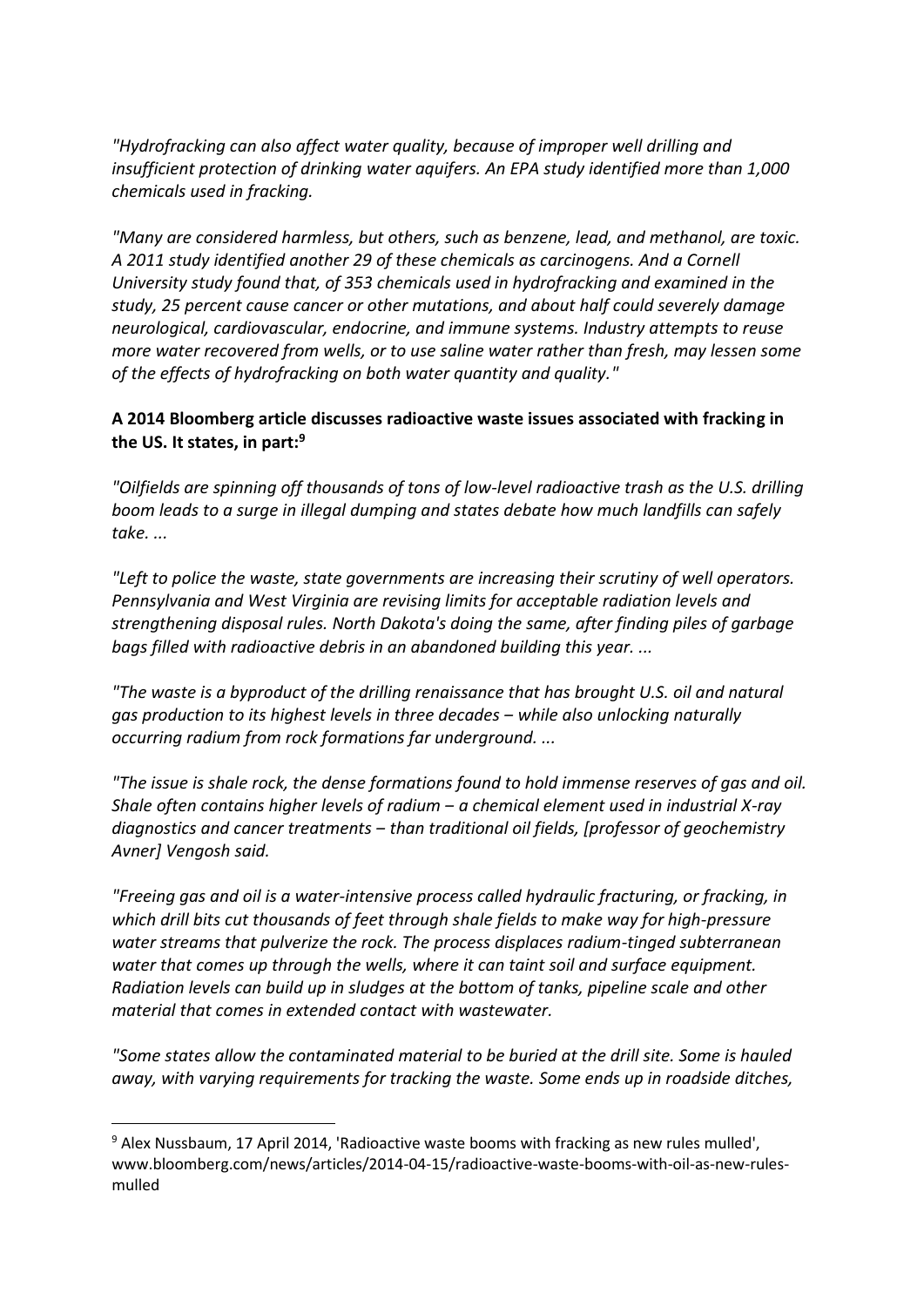*garbage dumpsters or is taken to landfills in violation of local rules, said Scott Radig, director of the North Dakota Health Department's Division of Waste Management.*

*"In that state's Bakken oilfields, "it's a wink-and-a-nod situation," said Darrell Dorgan, a spokesman for the North Dakota Energy Industry Waste Coalition, a group lobbying for stricter rules. "There's hundreds of thousands of square miles in northwestern North Dakota and a lot of it is isolated. Nobody's looking at where all of it is going."*

*"That's one of the problems the state is trying to fix with rules announced last week requiring well operators to install leak-proof containers for temporary storage onsite and to use licensed waste haulers and landfills. North Dakota, the biggest oil-producing state after Texas, has commissioned a study of radiation risks that may spur further changes, Radig said.*

*"In the meantime, North Dakota landfills have installed radiation detectors to try to catch loads exceeding the state's current limits. Anything higher must be trucked hundreds of miles to dumps in neighboring states that have less restrictive limits.*

*"On Feb. 28, North Dakota officials found hundreds of radioactive "filter socks" ‒ used to strain wastewater from wells ‒ dumped in an abandoned building in Noonan, just south of the Canadian border. The filters registered about 40 microrems an hour of radiation, about five times the naturally occurring "background level" in the area, Radig said.*

*"North Dakota wells may produce 27 tons a day of filter socks alone, Radig said, citing a private hauler's estimate. While most material is handled properly, it's "clearly not enough. There is definitely some illegal dumping going on."*

*The state hired a contractor last week to remove the Noonan filter socks. The operation will cost about \$13,000 and use money from an industry-backed fund to clean up abandoned oil and gas wells, according to a Health Department statement.<sup>10</sup> ...* 

*"Pennsylvania allows producers to bury some waste onsite in lined pits. It's drafting rules to discourage that as a permanent option ... Further changes could come after Pennsylvania completes a study<sup>11</sup> of radiation risks that's looking at everything from worker safety at the wellhead to allowable levels in landfills. Results are due later this year ..."*

**Recycling of fracking waste can reduce water use and pollution from the wells, but it may generate a waste stream requiring management and disposal as Low Level Radioactive Waste. This issue is discussed in a 2016 U.S. Public News Service article:<sup>12</sup>**

<sup>10</sup> www.ndhan.gov/data/mrNews/2014-04-08-Noonan%20CleanUp-v.FINAL.pdf

 $11$ www.portal.state.pa.us/portal/server.pt/community/oil gas related topics/20349/radiation pr otection/986697

<sup>&</sup>lt;sup>12</sup> Dan Heyman / Public News Service, 14 April 2016, 'Hot Sludge: Problems With Recycling Frack Waste', www.publicnewsservice.org/2016-04-14/environment/hot-sludge-problems-with-recyclingfrack-waste/a51393-1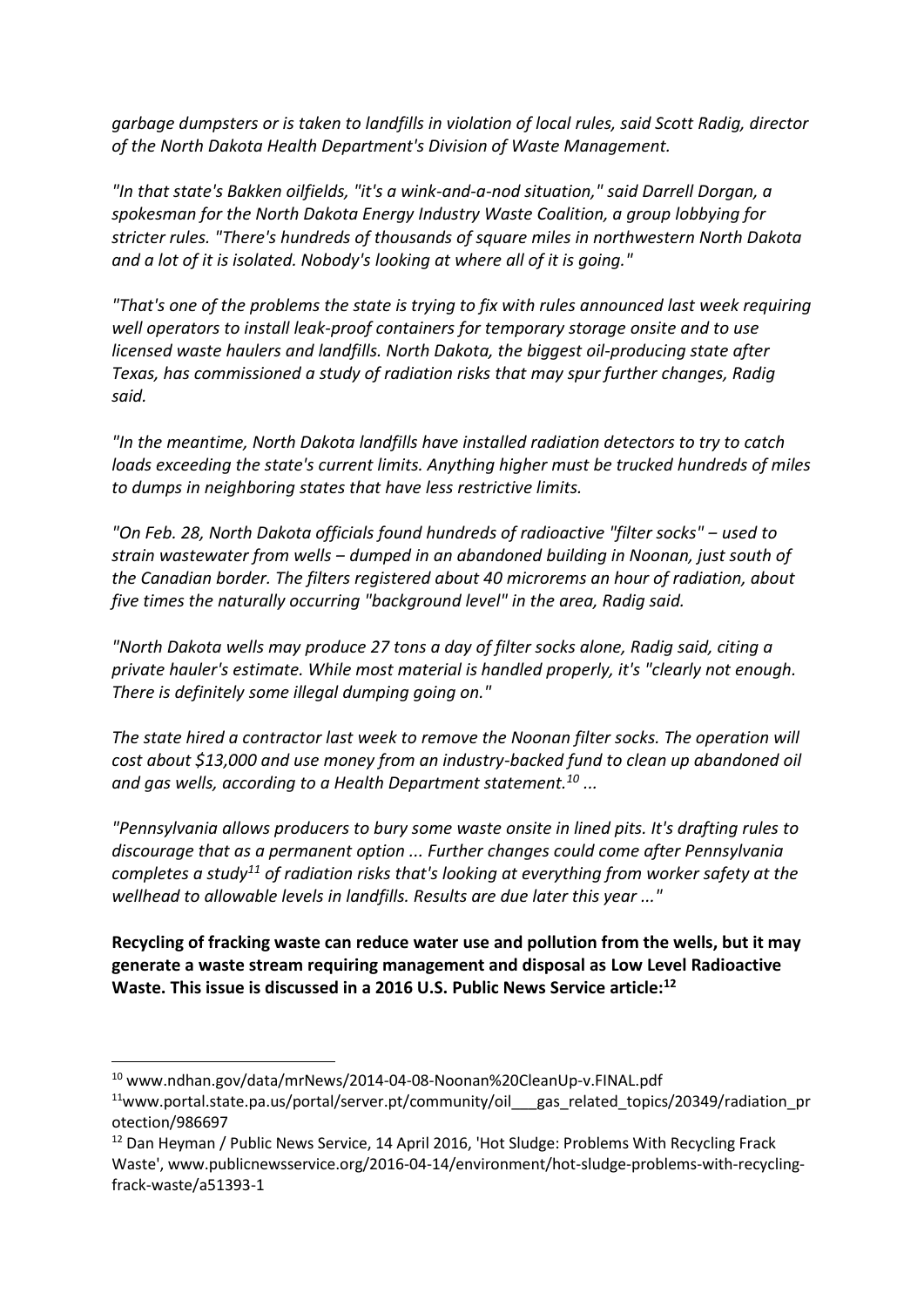*"Recycling of fracking waste can reduce water use and pollution from the wells, but only by creating low-level nuclear waste too hot for landfills. One fracking-waste recycler is operating near Fairmont and another is planned for Doddridge County. They take the brine, mud and drill cuttings from the wells and extract clean water and salt. The problem is that the uranium and radium that occur naturally underground get concentrated in the remaining sludge.*

*"Avner Vengosh, professor of geochemistry and water quality at Duke University has studied the hot sludge. "Once you concentrate all the radioactivity in sludge, the level will be very high," he said. "Something that you need to dispose in only designated low-radioactivewaste disposal sites."*

*"The recyclers proudly point out that the clean water can be reused by the drillers and the salt can be sold for deicing roads. And they say recycling will reduce the need for wastedisposal injection wells. They have not made clear what they plan to do with the sludge.*

*"In February, Kentucky state officials warned that state's landfills not to take what are known as technologically enhanced, naturally occurring radioactive material (TENORM). Twelve hundred cubic yards of sludge from Fairmont Brine Processing had been illegally buried in a landfill there last fall. No one from the Fairmont company returned a call requesting comment.*

*"Vengosh stresses that TENORM can be buried in such a way that it is disposed of safely. But he said the radioactivity is high enough to leech out of a regular municipal landfill. "If it's isolated, sure, it doesn't matter," he said. "But it would be a hundred times what we see in produced water and flow-back water, which is high by itself."*

*"Vengosh said the issue of naturally occurring radioactive waste is not unique to fracking, that other oil and gas wells in West Virginia probably also produce it. He said some of the hot elements in TENORM can have a half-life of a thousand years, and even after that the sludge is probably not safe. "Some of the secondary, or daughter or granddaughter isotopes coming from the decay are extremely toxic by themselves," he added. "The radioactivity would generate a legacy that could be over thousands of years.""*

Even without recycling - and its attendant benefits, as well as problems such as **concentration of radioactivity ‒ radiation levels of fracking waste water can vary dramatically, as discussed in a 2014 article in the UK Independent:<sup>13</sup>**

<u>.</u>

*"Cuadrilla, the fracking company responsible for a series of earth tremors around Blackpool in 2011, has withdrawn applications for permits to frack in Lancashire after problems surfaced relating to the disposal of radioactive waste. Hydraulic fracturing – or fracking – releases gas or oil from shale by blasting a mixture of sand, chemicals and water into the rock. The process produces huge amounts of waste water that contains, among other things,* 

<sup>&</sup>lt;sup>13</sup> The Independent, 27, Jan 2014, www.independent.co.uk/news/uk/home-news/caudrillawithdraws-applications-to-frack-in-lancashire-after-encountering-problems-with-radioactive-wastedisposal-9088986.html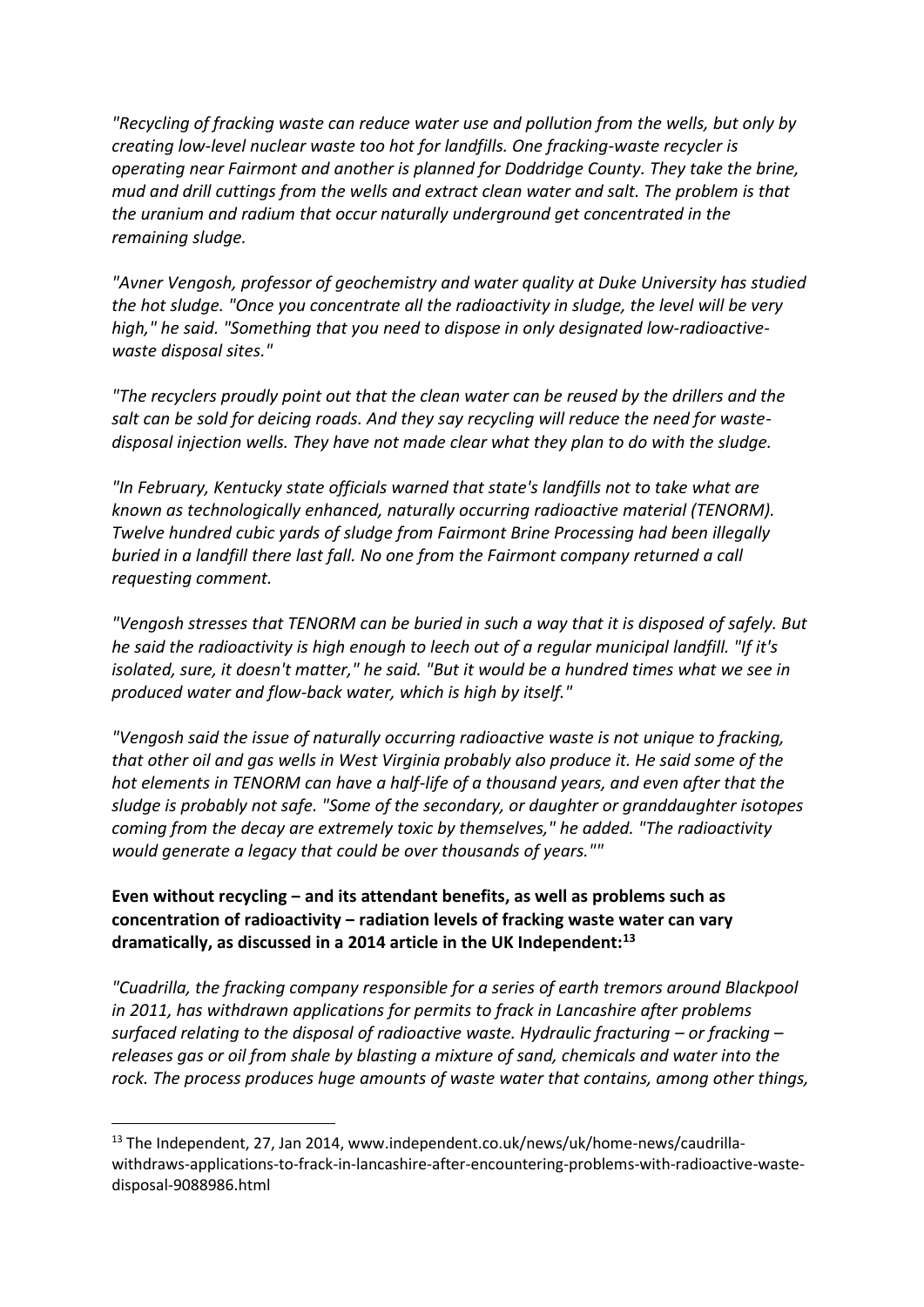*low-level naturally-occurring radiation. Industry regulator, the Environment Agency, has said that it will not grant a radioactive substances permit until it is sure that the water would be disposed of safely.*

*"When Cuadrilla fracked near Blackpool it found traces of naturally occurring uranium and thorium, as well as levels of radium that were 90 times higher than naturally occurs in drinking water. Previously, regulations classed the waste water as industrial effluent, allowing Cuadrilla to pour two million gallons into the Manchester Ship Canal after being processed at the Davyhulme treatment works at Trafford.*

*"However, "flowback water" has been re-classified as radioactive waste following European regulations which came into force in October 2011. This means the operator now needs a permit to safely dispose of the waste."*

Likewise, Marvin Resnikoff from the Radioactive Waste Management Associates notes in a US report that "some shale gas deposits contain as much as 30 times the radiation that is found in normal background."<sup>14</sup>

**Generally radioactive waste can either be treated as conventional waste (e.g. buried on site or sent to landfill) or it might meet the radiological criteria requiring management as Low Level Radioactive Waste (requiring a dedicated, licensed radioactive waste repository). West Virginia has pursued a third option: it has passed a law to segregate drill cuttings within landfills.<sup>15</sup> Presumably the waste in question does not meet the criteria for classification as Low Level Radioactive Waste. This issue is discussed in a 2014 Bloomberg article:<sup>16</sup>**

*"In West Virginia, on the edge of the gas-rich Marcellus formation, lawmakers voted last month to require landfills to install radiation monitors and to build separate, lined cells designed to contain drilling debris. The law<sup>17</sup>, signed by Governor Earl Ray Tomblin March 31, also expanded the amount of oil and gas waste landfills can accept.*

*"With proper precautions, landfills are the safest place for the debris, said Thomas Aluise, a spokesman for the state Department of Environmental Protection. "A lot of operators were just burying them onsite, unchecked, all over the state," he said.*

*"While it's unclear how much drilling waste is produced nationally, state totals are rising. West Virginia landfills accepted 721,000 tons of drilling debris in 2013, a figure that doesn't* 

content/uploads/marcellus/2012/04/Resnikoff.pdf

1

<sup>15</sup> 9 July 2014, 'Another complication for fracking - radioactive waste', www.dailyclimate.org/t/3930612887956560690

<sup>&</sup>lt;sup>14</sup> Dr Marvin Resnikoff / Radioactive Waste Management Associates, 10 January 2012, 'Radon in Natural Gas from Marcellus Shale', http://energyindepth.org/wp-

 $16$  Alex Nussbaum, 17 April 2014, 'Radioactive waste booms with fracking as new rules mulled', www.bloomberg.com/news/articles/2014-04-15/radioactive-waste-booms-with-oil-as-new-rulesmulled

<sup>&</sup>lt;sup>17</sup>www.legis.state.wv.us/Bill\_Status/bills\_text.cfm?billdoc=hb107%20ENR.htm&yr=2014&sesstype=1 X&i=107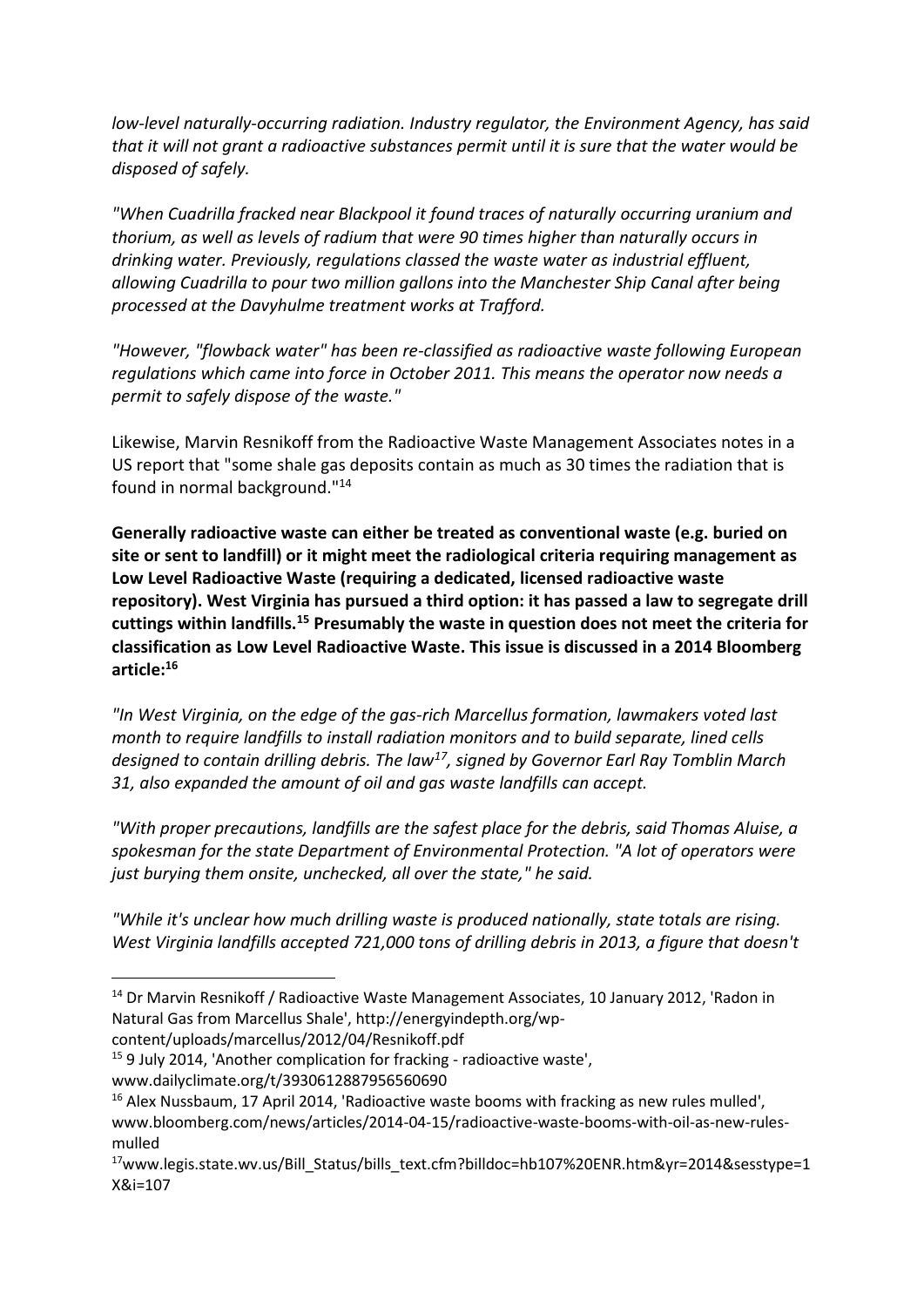*include loads rejected because they topped radiation limits. The per-month tonnage more than tripled from July 2012, when records were first kept, through last December.*

*"In Pennsylvania, epicenter of the Marcellus boom, the oil and gas industry sent 1.3 million tons to landfills last year. That included 16,000 tons of radioactive material, according to Lisa Kasianowitz, a spokeswoman for that state's Department of Environmental Protection."*

**A number of jurisdictions require a permit or licence to manage Naturally Occurring Radioactive Materials arising from gas or oil fracking.<sup>18</sup>** For example the UK requires a permit. In Sweden, the handling of radioactive shales requires a permit in accordance with the Radiation Protection Act and the Radiation Protection Ordinance when the uranium content exceeds 80 parts per million. This permit is granted by the Swedish Radiation Safety Authority and non-compliance can lead to it being revoked and, if done intentionally, the responsible person can be fined or imprisoned.<sup>19</sup>

### **4. ILLEGAL DUMPING**

1

A few specific examples of illegal dumping of fracking waste are noted below, for illustrative purposes, but these are not isolated examples ‒ a 2014 *Bloomberg* article discusses a "surge in illegal dumping" in the US and the efforts of state governments to stem the tide.<sup>20</sup>

A business owner and his two firms – fined millions of dollars after being accused of illegally dumping low-level nuclear waste – all filed for bankruptcy in a US federal court in March 2017.<sup>21</sup> Advanced TENORM Services, BES and Cory David Hoskins filed separate voluntary petitions for Chapter 7 bankruptcy on March 10, 2017. Advanced TENORM and Hoskins were each fined US\$2.65 million by the Kentucky Cabinet for Health and Family Services in November 2016 for dumping out-of-state radioactive waste in landfills in Estill and Greenup counties in Kentucky. Officials say the waste was a by-product of fracking and had been transported from Ohio, West Virginia and Pennsylvania in 2015.

North Dakota was the site of another example of illegal dumping:<sup>22</sup> "North Dakota recently discovered piles of garbage bags containing radioactive waste dumped by oil drillers in abandoned buildings. Now, the state is trying to catch up to an oil industry that produces an estimated 27 tons of radioactive debris from wells daily. Existing

<sup>&</sup>lt;sup>18</sup> David Lowry, January 2015, 'Fracking's hidden hazard of gender-bender chemicals and radiation risks', http://drdavidlowry.blogspot.co.uk/2015/01/frackings-hidden-hazard-of-gender.html <sup>19</sup> David Lowry, January 2015, 'Fracking's hidden hazard of gender-bender chemicals and radiation risks', http://drdavidlowry.blogspot.co.uk/2015/01/frackings-hidden-hazard-of-gender.html

<sup>&</sup>lt;sup>20</sup> Alex Nussbaum, 17 April 2014, 'Radioactive waste booms with fracking as new rules mulled', www.bloomberg.com/news/articles/2014-04-15/radioactive-waste-booms-with-oil-as-new-rulesmulled

 $21$  Associated Press, 14 March 2017, 'Companies file for bankruptcy after radioactive waste fines', www.usnews.com/news/best-states/kentucky/articles/2017-03-14/companies-file-for-bankruptcyafter-radioactive-waste-fines

<sup>&</sup>lt;sup>22</sup> Climate Progress, 16 April 2014, 'North Dakota Finds Itself Unprepared To Handle The Radioactive Burden', http://thinkprogress.org/climate/2014/04/16/3427345/north-dakota-radioactive-wastefracking/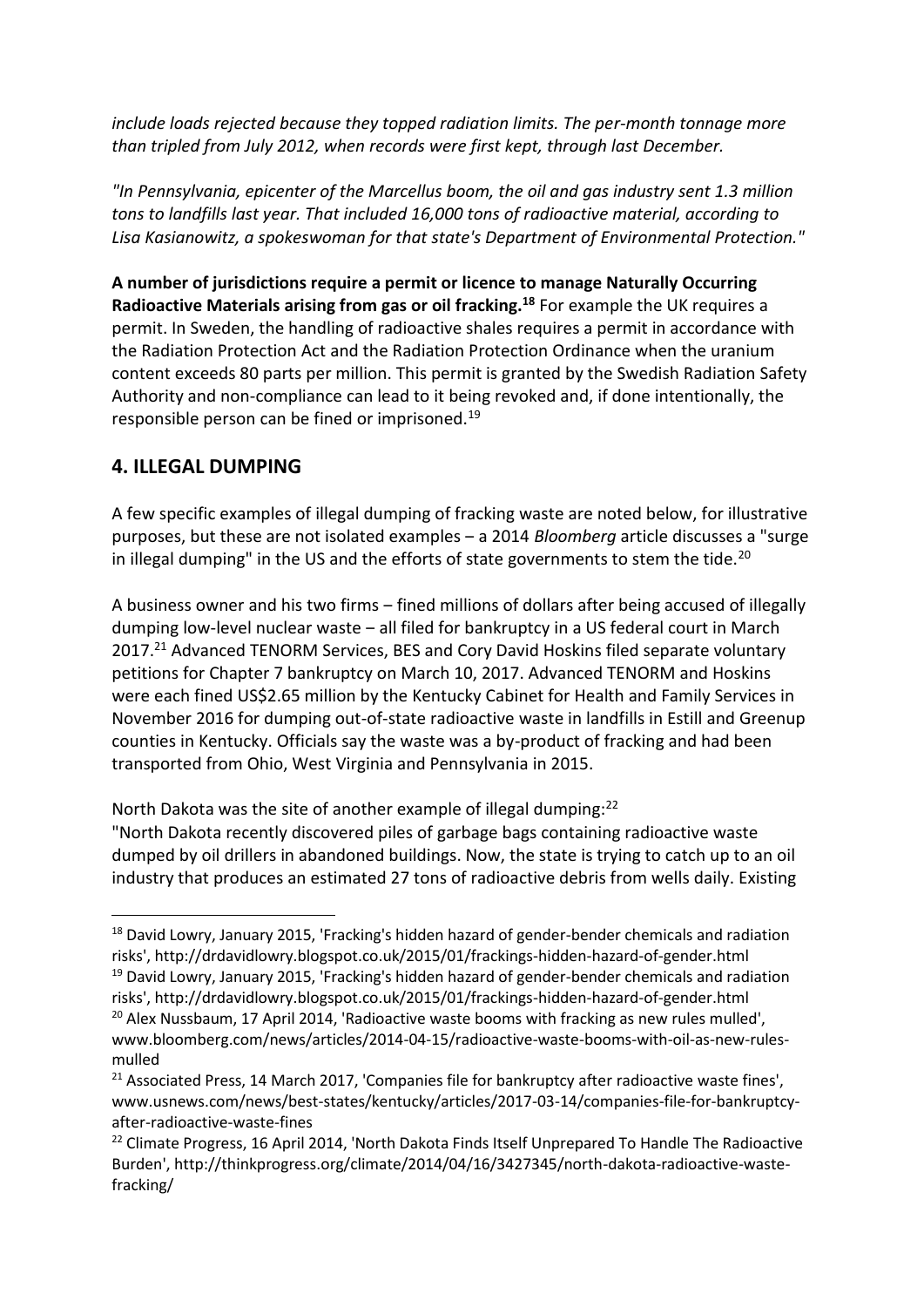fines have apparently not been enough to deter contractors from dumping oil socks – coiled filters that strain wastewater and accumulate low levels of radiation. The state is in the process of drafting rules, out in June, that require oil companies to properly store the waste in leak-proof containers. Eventually, they must move these oil socks to certified dumps. However, North Dakota has no facilities to process this level of radioactive waste. According to the Wall Street Journal, the closest facilities are hundreds of miles away in states like Idaho, Colorado, Utah, and Montana."

In Australia, the Environment Protection Authority took almost a year to issue a \$1500 fine to energy company Santos in 2014 over contamination of an aquifer near a major coal seam gas project, which included uranium at a level 20 times the Australian drinking water guideline for human health.<sup>23</sup> The fine was a small fraction of the maximum possible \$1 million fine.

The Fairfax press reported that the investigation was sparked in March 2013 after Santos informed the EPA that routine testing of groundwater at the project detected ''elevated levels'' of naturally occurring elements. It concluded the contamination was caused by water leaking from a pond used to hold waste water when gas is extracted from wells. The pond was poorly constructed by the project's previous owner, Eastern Star Gas. Test results commissioned by Santos showed lead, aluminium, arsenic, barium, boron, nickel and uranium at levels ''elevated when compared to livestock, irrigation and health guidelines''. The uranium level detected was 335 micrograms per litre − about 20 times the Australian drinking water guideline for health of 17 micrograms per litre.<sup>24</sup>

# **5. SHALE GAS AND RADON EXPOSURE**

 $23$  SMH, 10 March 2014, 'EPA defends its actions over 'natural' uranium in contaminated aquifer', www.smh.com.au/environment/water-issues/epa-defends-its-actions-over-natural-uranium-incontaminated-aquifer-20140309-34fhp.html

See also:

www.epa.nsw.gov.au/epamedia/EPAMedia14021802.htm

www.theaustralian.com.au/business/business-spectator/santos-gas-game-shattered-by-aubomb/news-story/e3878f7807c2a01a27181ffe3635d2c4

www.abc.net.au/news/2014-03-12/environmentalists-alarmed-at-coal-seam-gas-contaminationscare/5315926

www.theage.com.au/environment/coal-seam-gas-epa-tells-santos-to-keep-tabs-on-pilligaradioactive-water-20140311-34kf7.html

www.smh.com.au/environment/santos-coal-seam-gas-project-contaminates-aquifer-20140307- 34csb.html

www.theguardian.com/world/2014/mar/08/santos-fined-coal-seam-gas-contaminates-aquiferuranium

www.echo.net.au/2014/03/pilliga-contamination-sparks-calls-halt-csg-industry/ http://dea.org.au/news/article/media-release-doctors-alarmed-by-water-contamination-fromunconventional-ga

<sup>&</sup>lt;sup>24</sup> SMH, 10 March 2014, 'EPA defends its actions over 'natural' uranium in contaminated aquifer', www.smh.com.au/environment/water-issues/epa-defends-its-actions-over-natural-uranium-incontaminated-aquifer-20140309-34fhp.html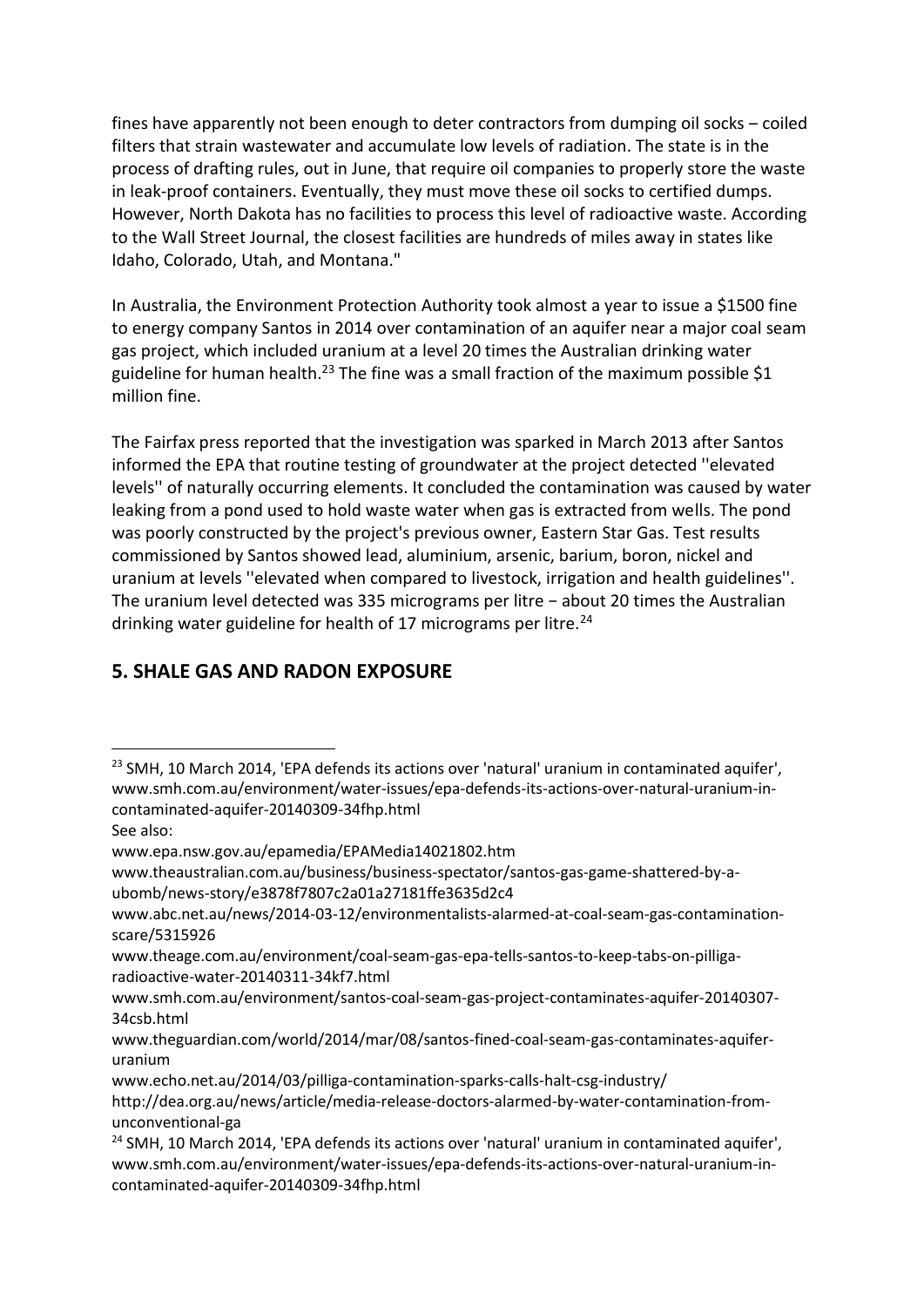The UK Nuclear Free Local Authorities, in a 2013 paper on shale gas and fracking, discusses whether the inhalation of radioactive radon gas in shale gas pose serious health risks<sup>25</sup>:

*"Shale gas, unlike gas from oil and gas wells, contains radioactive radon gas. (In fact, oil and gas wells do contain some radon but shale gas contains much higher concentrations.) This arises from radioactive decay of uranium minerals found in all shale formations. Radon is chemically inert and cannot be separated from shale gas. This means that when shale gas is piped into boilers, ovens, hobs and other gas appliances in homes and burnt, radon gas is released into indoor areas.*

*"Radon is a recognised public health threat, and the Health Protection Agency (HPA) has issued guidance stating the existing homes should be remediated where radon levels reach 200 Bq per cubic metre. For new homes, the target is 100 Bq per cubic metre.*

*"High indoor radon concentrations from shale gas are already a serious health problem in parts of the United States including New York City. The vital parameters are the concentrations of uranium in shale formations; the consequent radon concentrations in shale gas; and the time delay from extraction to delivery in homes. According to a parliamentary reply to a recent PQ from Paul Flynn MP, the Government has requested the Radiation Protection Division of the HPA to urgently examine this matter and to prepare a report for Ministers. When this is published, the NFLA Secretariat will issue a summary for NFLA members. The NFLA Secretariat is keeping this matter under close review."*

British environmental consultant Dr David Lowry noted in a 2014 paper:<sup>26</sup>

*"One conclusion in the report published in March this year by the public health watchdog, Public Health England, in their Review of the Potential Public Health Impacts of Exposure to Chemical and Radioactive Pollutants as a Result of Shale Gas Extraction<sup>27</sup>, states: 'If the natural gas delivery point were to be close to the extraction point with a short transit time, radon present in the natural gas would have little time to decay ... there is therefore, the potential for radon gas to be present in natural gas extracted from UK shale.'*

*"Radon is unquestionably the leading cause of lung cancer in non-smokers.*

*"Moreover, Professor, James W. Ring, Winslow Professor of Physics Emeritus, Hamilton College in New York State stresses: "The radon and natural gas coming from the shale mix together and travel together as the gas is piped to customers. This is a serious health hazard,* 

<sup>&</sup>lt;sup>25</sup> NFLA Briefing No.103, 30 Jan 2013, 'Shale Gas and Fracking: An Energy Solution or an Environmental Nightmare?',

www.nuclearpolicy.info/docs/briefings/A219 (NB105) Shale gas fracking.pdf

<sup>&</sup>lt;sup>26</sup> David Lowry, January 2015, 'Fracking's hidden hazard of gender-bender chemicals and radiation risks', http://drdavidlowry.blogspot.co.uk/2015/01/frackings-hidden-hazard-of-gender.html <sup>27</sup> Public Health England (formerly the Health Protection Agency), 30 October 2013, 'Shale gas extraction: review of the potential public health impacts of exposures to chemical and radioactive pollutants (draft for comment)', Part of: Radiation: PHE-CRCE report series www.hpa.org.uk/webc/HPAwebFile/HPAweb\_C/1317140158707